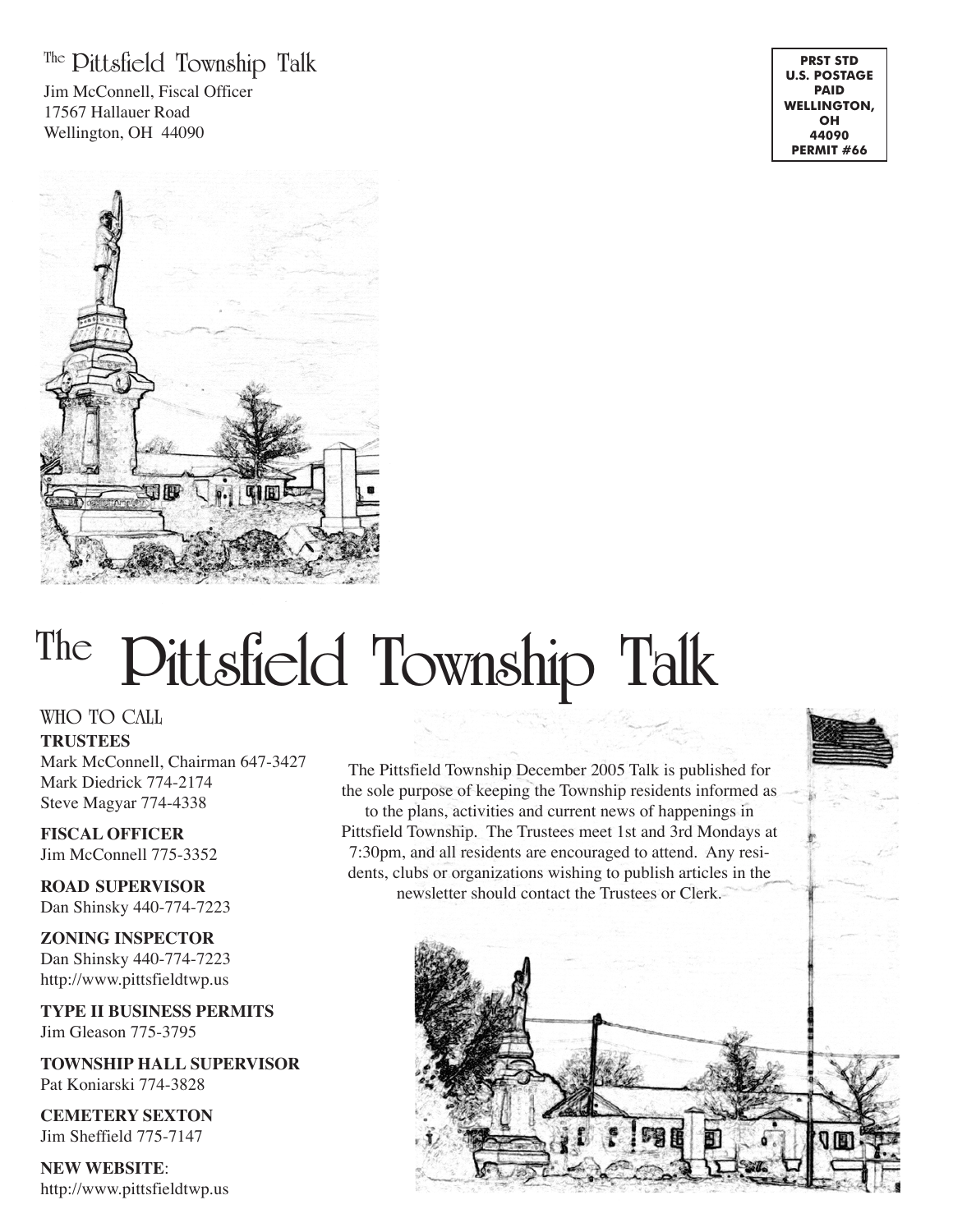## **New SplashZone Rates for Township Residents**

 The Pittsfield Township Trustees have negotiated an arrangement with the Lorain County Metropolitan Park District to provide reduced membership rates for township residents to the park district's Splash Zone facility on Hamilton Street in Oberlin.

 **For an annual fee of \$5000 paid by the township, the park district will provide a 50% reduction to their various membership fees. Specifically, the following fee schedule will be applicable to Pittsfield town residents\*:**

#### **Monthly individual = \$11.25 • Quarterly individual = \$22.50 Yearly individual = \$90.00 • Yearly family of four = \$300.00**

#### *Discount does not apply to daily admission.*

 It will be necessary for anyone applying for a discounted membership to show proof of residency in Pittsfield Township. A utility bill showing your name and address or driver's license should be all that is necessary since the township will provide the Splash Zone staff with information indicating what addresses fall within township boundaries.

 The Trustees hope that many of you will find this program a real benefit for your families. Adult members enjoy use of a large, heated indoor pool as well as a variety of fitness equipment. Member discounts are available for several programs including water aerobics and swim lessons for adults and children.

 SplashZone is located at 95 West Hamilton Street at route 58 in Oberlin. For more information call 774-5059, or visit www.loraincountymetroparks.com.



## **History of the Township**

The Pilgrim Fathers in Ohio brought the Township form of government to America in 1620. From the New England states, where this governmental unit is still referred to as the "town," this form of government spread west as far as the Rocky Mountains. Today, 22 states have the town or Township form of local government.

The Township in Ohio predates our state government. The size and shape of the Township was determines by the Congressional Acts establishing the various land grants. The Virginia Military Lands are the only lands in Ohio not surveyed





*\*Rates may change without notice; does not apply to previous purchases; effective January 2, 2006- Dec 31, 2006.*

under the range and Township system. All other land grants were surveyed into Townships either five miles square (for example, the Connecticut Western reserve in 1786) or six miles square (for example, the Congress Lands 1798-1801). In certain of the Ohio land grants Congress set aside lands for the use of schools and the support of religious institutions. For example, in Symmes purchase, section 16 in each Township was reserved for the use of schools and Section 29 was set aside to support religious institutions.

As the Ohio Territory became populated it was only natural that the surveyed Townships should become the basic unit of local government. In 1804 the elected officials of a Township consisted of three trustees, a clerk, two overseers fo the poor, and a sufficient number of supervisors of highways, in addition to justices of the peace and constables. Later a Township treasurer and assessor were added. In the earliest years of statehood, the Ohio township government cared for the poor, maintained the roads, preserved the peace, registered brands and fulfilled the needs of local government generally.

Today, just as in 1804, The Township of Ohio is a political subdivision of the state. As such it has only those powers granted to it by the state legislature, and performs the functions as directed by the state. To keep pace with the demands of changing times, the functions, duties, and obligations of the township have changed over the years. As demands for increased or different governmental services have been made necessary at the local level the state legislature has responded by giving Township government the authority to provide these services.

The primary functions of Ohio Townships include Lighting, Zoning, Township Roads, Waste Disposal, Cemeteries, and Fire and Police Protection. Other functions include animals running at large; ditches, drains and other surface waters; line fences between adjacent properties; Township hospitals and hospital districts; monument erections; parks and public playgrounds; and in some cases the control of weeds and brush.

Three trustees and a clerk (now Fiscal Officer, see related article this issue), each elected for a four year term, administer each of our Townships today.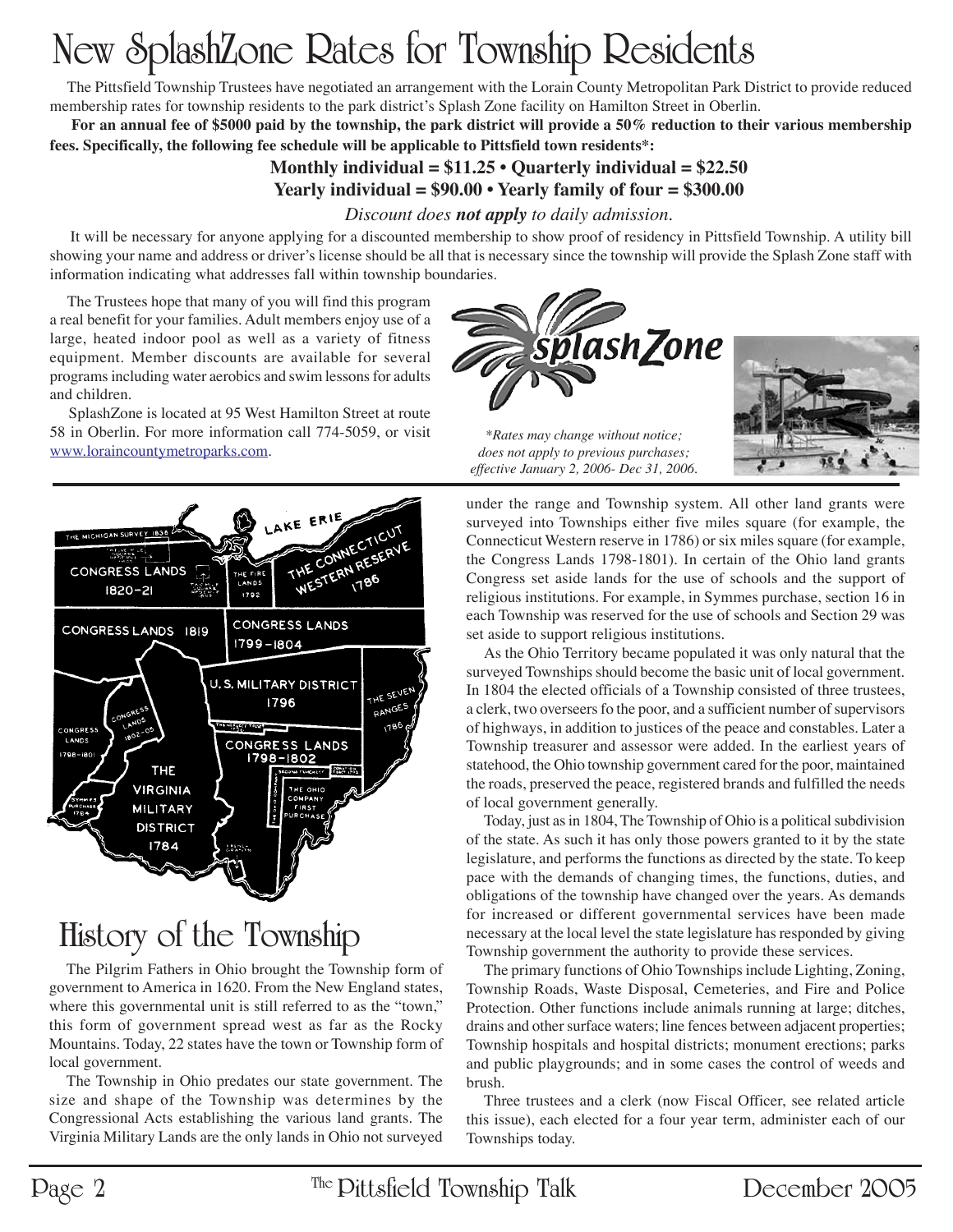*Wellington Fire DistrictRobert Walker, Fire Chief sez:*

## **SAFETY NOTICE: CAUTION!**

#### *Candles can be more dangerous than you think and can cause structural fires*

Over the past several years, Wellington Fire District has responded to several incidents where candles have caused fires resulting in property damage. Recently, various types of candles have been recalled by manufactures after several reports have deemed them a fire hazard. Misuse and carelessness have also contributed to fires caused by burning candles.

We remind you to think about what you are doing when burning candles and to be safe in doing so. Here are some helpful tips and facts to consider:

- Make sure the flame is not too high and that there is nothing above it that can easily ignite (such as curtains or drapes).
- Be careful where you place the candle in the room. Hot wax can ignite furniture and even carpeting if exposed.
- Put your candle in a proper container and make sure it can hold the melted wax. It's best to use a designed candleholder and not plastic, glass, or other such materials for holders. Several reports have shown glass containers breaking from hot wax.
- Be aware of that toxic gas that the flame *may* release while burning. Make sure you don't use too many candles at once and have a place for the flames to vent.

NEVER LEAVE A BURNING CANDLE UNATTENDED.



- Don't leave cooking food unattended. If you must leave, turn off all cooking appliances.
- Don't put any combustible materials such as towels, potholders, papers, etc. near any heating appliances.
- Don't attempt to move a pan of grease that is on fire. Put a lid on the pan and turn off the heat or use an ABC Fire Extinguisher.
- Alert your family so evacuation can begin.
- Don't wear loose fitting clothing. It is more likely to come into contact with a heating source and become ignited. Wear tight fitting clothing around arms and waist.
- Don't leave small appliances (toasters, can opener, etc.) plugged into outlets. Always unplug after each use.

#### *Each home should have at least one working smoke alarm on every floor.*

*For more information on fire prevention, contact the Wellington Fire District at 440-647-2245.*



#### **WHERE FIRES OCCUR**

Although cooking fires occur in many property types, the overwhelming majority of them take place in residential structures. Over 80% of cooking fires occur either in one- and two-family dwellings or in multifamily<br>buildings such as apartments